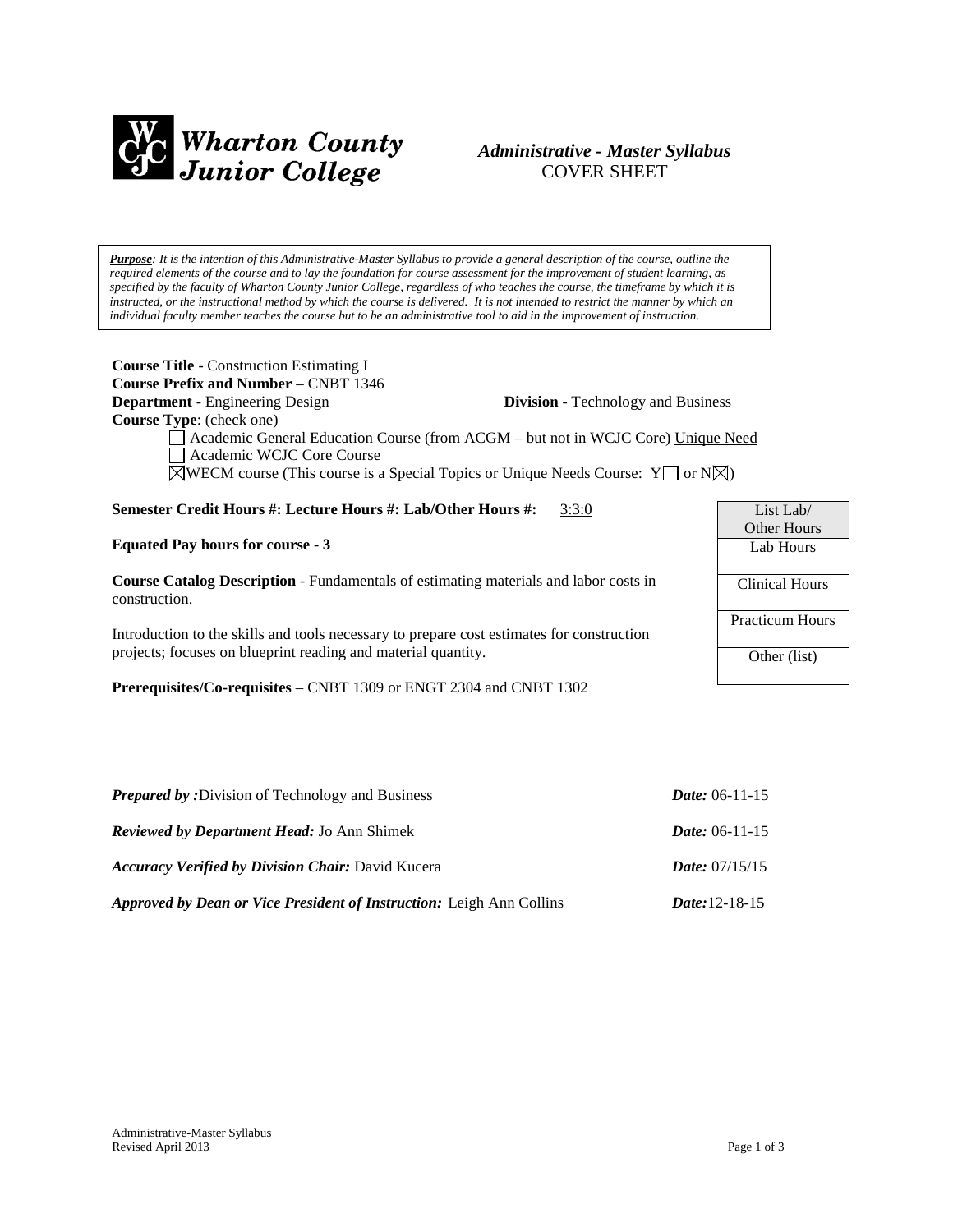

**I. Topical Outline** – Each offering of this course must include the following topics (be sure to include information regarding lab, practicum, clinical or other non-lecture instruction):

- **Estimating Procedures**
- **Estimating Materials from Blueprints** 
	- o Architectural including:
		- wall and floor coverings; windows and doors; finishes and accessories
	- o Civil including:
		- underground utilities; earthwork
	- o Structural including:
		- reinforced concrete; structural steel; masonry units; timber construction
	- o Mechanical including:
		- piping; instrumentation (P&ID's); Ducts; equipment and accessories
	- o Electrical Plans including:
		- cables and wires; conduits and cable trays; equipment and accessories
- Estimating costs of waste, removable, and recycling related to sustainable construction process
- Labor cost calculations
- Quantity takeoff for work items
- Use of computer software to prepare required deliverables

#### **II. Course Learning Outcomes**

| <b>Learning Outcomes</b><br>Upon successful completion of this course,                             | <b>Methods of Assessment</b>      |
|----------------------------------------------------------------------------------------------------|-----------------------------------|
| students will:                                                                                     | Outcomes 1-7 will be assessed by: |
| 1. Explain estimating procedures                                                                   | <b>Ouizzes</b><br>Class work      |
| 2. Estimate materials from blueprints                                                              | Final Exam                        |
| 3. Estimate cost of waste removable and recycling<br>related to sustainable construction processes |                                   |
| 4. Calculate labor units and costs                                                                 |                                   |
| 5. Read Blueprints                                                                                 |                                   |
| 6. Perform quantity take of for various work<br>items                                              |                                   |
| 7. Utilize computer software to prepare required<br>deliverables                                   |                                   |

#### **III. Required Text(s), Optional Text(s) and/or Materials to be Supplied by Student.**

 Basic Estimating for Construction, 2nd ed; by James A.S. Fatzinger Applied Cost Engineering by Forrest D. Clark Fundamentals of Construction Estimating, by Pratt; Thomson Delmar Learning